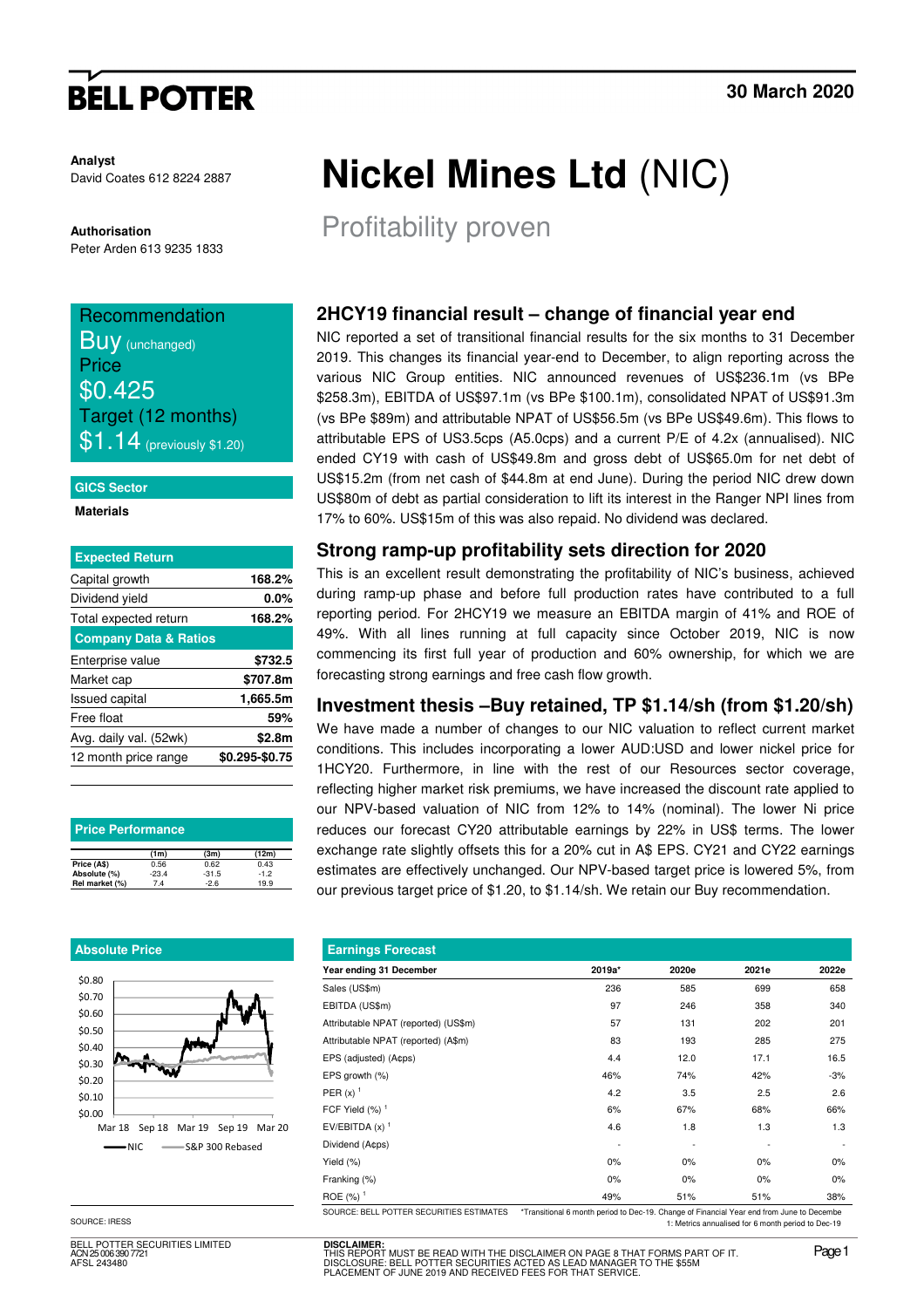## **Profitability proven**

### **2HCY19 financial result – change of financial year end**

NIC reported a set of transitional financial results and Annual Report for the six months to 31 December 2019. NIC has also changed its financial year-end to December, to align reporting across the various NIC Group entities. NIC announced Revenues of US\$236.1m (vs BPe \$258.3m), EBITDA of US\$97.1m (vs BPe \$100.1m), consolidated NPAT of US\$91.3m (vs BPe \$89m) and attributable NPAT of US\$56.5m (vs BPe US\$49.6m).

This translates to attributable EPS of US3.5cps (A5.0cps) and a current P/E of 4.2x (annualised). NIC ended CY19 with cash of US\$49.8m and gross debt of US\$65.0m for net debt of US\$15.2m (from net cash of \$44.8m at end June). During the period NIC drew down US\$80m of debt as partial consideration to lift its interest in the Ranger NPI lines from 17% to 60%. US\$15m of this was also repaid. No dividend was declared.

| <b>Table 1 - NIC Financial result summary</b> |                                        |                                       |                                           |                    |                    |  |  |  |  |
|-----------------------------------------------|----------------------------------------|---------------------------------------|-------------------------------------------|--------------------|--------------------|--|--|--|--|
| <b>Financials (Consolidated basis)</b>        | <b>Jun-19</b><br>Actual<br>(12-months) | <b>Dec-19</b><br>Actual<br>(6 months) | <b>Dec-19</b><br><b>BPe</b><br>(6 months) | Variance<br>vs BPe | Variance<br>vs pcp |  |  |  |  |
| Revenue (US\$m)                               | 64.9                                   | 236.1                                 | 258.3                                     | $-9%$              | 264%               |  |  |  |  |
| EBITDA (US\$m)                                | 20.4                                   | 97.2                                  | 100.7                                     | $-3%$              | 375%               |  |  |  |  |
| NPAT reported (US\$m)                         | 71.8                                   | 91.3                                  | 89.6                                      | 2%                 | 27%                |  |  |  |  |
| NPAT underlying (US\$m)                       | 7.2                                    | 49.1                                  | 50.0                                      | $-2%$              | 581%               |  |  |  |  |
| NPAT attributable (US\$m)                     | 65.5                                   | 56.5                                  | 50.0                                      | 13%                | $-14%$             |  |  |  |  |
| EPS attributable (Ac/sh)                      | 7.1                                    | 5.1                                   | 4.6                                       | 11%                | $-28%$             |  |  |  |  |
| Dividend (Ac/sh)                              | 0.0                                    | 0.0                                   | 0.0                                       | na                 | na                 |  |  |  |  |
| Free cash flow (US\$m)                        | $-136.50$                              | 14.44                                 | $-44.0$                                   | $-133%$            | $-111%$            |  |  |  |  |
| Cash balance (US\$m)                          | 49.0                                   | 49.8                                  | 48.4                                      | 3%                 | 2%                 |  |  |  |  |
| Debt (US\$m)                                  | 4.2                                    | 65.0                                  | 65.0                                      | 0%                 | 1455%              |  |  |  |  |
| Production, costs, prices                     |                                        |                                       |                                           |                    |                    |  |  |  |  |
| Ni in NPI (t, Consolidated)                   | 5,788                                  | 20,988                                | 20,988                                    | 0%                 | 263%               |  |  |  |  |
| Ni in NPI (t, Attributable)                   | 3,339                                  | 11,742                                | 11,742                                    | 0%                 | 252%               |  |  |  |  |
| AIC (US\$/t)                                  | \$8,125                                | \$7,689                               | \$7,689                                   | 0%                 | $-5%$              |  |  |  |  |
| Nickel price (US\$/t)                         | \$12,343                               | \$15,483                              | \$15,483                                  | 0%                 | 25%                |  |  |  |  |

SOURCE: COMPANY DATA AND BELL POTTER SECURITIES ESTIMATES

#### **Key takeaways**

The successful production ramp-up, which was ahead of schedule, on budget and delivered below-forecast operating costs was well documented in quarterly production reports. This is the first set of financial statements covering a significant period of both full production and 60% ownership. We view it as a strong positive milestone that excellent profitability and growing cash flows have been demonstrated. For 2HCY19 we measure an EBITDA margin of 41% and ROE of 49%. Operating cash flow of \$38m trailed EBITDA of \$97m as inventories and working capital balances built on long payment terms – but they will stabilise in the coming periods and still grew off low bases, as targeted.

We also point out that this financial performance was generated from attributable production of just 11.7kt Ni in NPI and that production is set to more than double in CY20 (60%-ownership basis). NIC continues to trade on a relatively low CY20 P/E of just 3.5x – in our view an attractive metric for what is in many respects a high growth industrial story.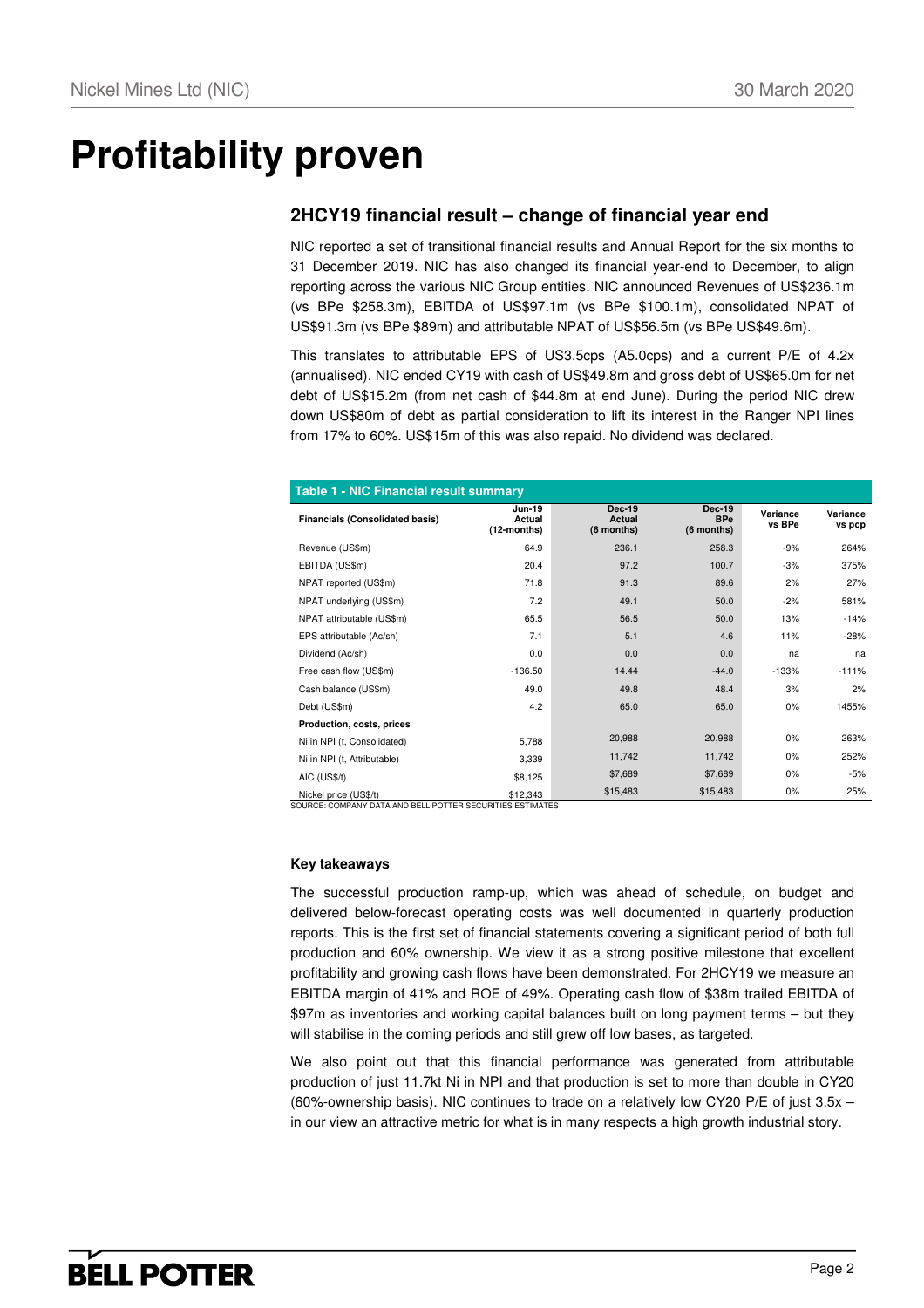#### **Changes to our forecasts**

Beyond updating our forecasts for the transitional financial resulted for the six months to December 2019, we have made the following changes to our modelled assumptions:

- Updated our nickel price and foreign exchange assumptions, which incorporate a lower AUD:USD and lower nickel price for 1HCY20;
- In line with the rest of our Resources sector coverage, and reflecting higher market risk premiums, we have increased the discount rate applied to our NPV-based valuation of NIC from 12% to 14% (nominal); and
- Rolled our model forward.

We have also re-stated our "previous" forecasts to reflect NIC's transition to a December year-end. As such our "previous" valuations and price target do not match our last published numbers due to the DCF model periods now capturing different levels of CAPEX, production and cash flow. The net impact of these changes are summarised in the re-stated comparable table below:

| Table 2 - Changes to our CY forecasts |                 |                          |               |               |               |               |               |        |               |
|---------------------------------------|-----------------|--------------------------|---------------|---------------|---------------|---------------|---------------|--------|---------------|
|                                       | <b>Previous</b> |                          |               | <b>New</b>    |               |               | Change        |        |               |
| Year end 30 September                 | <b>Dec-20</b>   | Dec-21                   | <b>Dec-22</b> | <b>Dec-20</b> | <b>Dec-21</b> | <b>Dec-22</b> | <b>Dec-20</b> | Dec-21 | <b>Dec-22</b> |
| Prices & currency                     |                 |                          |               |               |               |               |               |        |               |
| Nickel price (US\$/t)                 | 16,204          | 16,865                   | 17,416        | 14,550        | 16,865        | 17,416        | $-10%$        | 0%     | $0\%$         |
| <b>US\$/A\$</b>                       | 0.70            | 0.71                     | 0.73          | 0.68          | 0.71          | 0.73          | $-3%$         | $0\%$  | $0\%$         |
| <b>Production &amp; costs</b>         |                 |                          |               |               |               |               |               |        |               |
| Ore mined (t)                         | 1,380,000       | 1,560,000                | 1,560,000     | 1,380,000     | 1,560,000     | 1,560,000     | 0%            | 0%     | 0%            |
| Nickel in ore (t)                     | 24,840          | 28,080                   | 28,080        | 24,840        | 28,080        | 28,080        | $0\%$         | $0\%$  | $0\%$         |
| RKEF NPI production (t)               | 304,615         | 304,615                  | 304,615       | 304,615       | 304,615       | 304,615       | 0%            | 0%     | 0%            |
| Contained nickel (t)                  | 40,362          | 39,600                   | 36,554        | 40,362        | 39,600        | 36,554        | $0\%$         | $0\%$  | $0\%$         |
| Contained nickel (t, attributable)    | 24,217          | 23,760                   | 21,932        | 24,217        | 23,760        | 21,932        | 0%            | 0%     | 0%            |
| Cash costs (US\$/t Ni)                | 7,706           | 7,873                    | 8,066         | 7,706         | 7,873         | 8,066         | 0%            | $0\%$  | $0\%$         |
| Earnings & valuation                  |                 |                          |               |               |               |               |               |        |               |
| Revenue (consolidated, US\$m)         | 648             | 699                      | 658           | 585           | 699           | 658           | $-10%$        | 0%     | $0\%$         |
| Revenue (attributable, US\$m)         | 392             | 419                      | 398           | 354           | 419           | 398           | $-10%$        | $0\%$  | $0\%$         |
| EBITDA (attributable, US\$m)          | 186             | 214                      | 205           | 148           | 214           | 205           | $-21%$        | 0%     | $0\%$         |
| NPAT (reported, attributable, US\$m)  | 168             | 203                      | 202           | 131           | 202           | 201           | $-22%$        | $0\%$  | 0%            |
| EPS (reported) (Acps)                 | 15              | 17                       | 17            | 12            | 17            | 17            | $-20%$        | 1%     | 0%            |
| PER(x)                                | 2.8             | 2.5                      | 2.6           | 3.5           | 2.5           | 2.6           | 0.7           | (0.0)  | 0.0           |
| EPS growth (%)                        | 112%            | 13%                      | $-2%$         | 74%           | 42%           | $-3%$         | $-38%$        | 29%    | $-1%$         |
| DPS (Acps)                            |                 | $\overline{\phantom{a}}$ |               |               |               |               | na            | na     | na            |
| Yield                                 | 0%              | 0%                       | 0%            | $0\%$         | 0%            | 0%            | $0\%$         | 0%     | $0\%$         |
| NPV (A\$/sh)                          | 1.35            | 1.48                     | 1.59          | 1.14          | 1.29          | 1.41          | $-15%$        | $-12%$ | $-12%$        |
| Price Target (A\$/sh)                 | 1.35            |                          |               | 1.14          |               |               | $-16%$        |        |               |

SOURCE: COMPANY DATA AND BELL POTTER SECURITIES ESTIMATES

After re-stating our previous forecasts on a December year-end basis, the lower Ni price reduces our forecast CY20 attributable earnings by 22% in US\$ terms. The lower exchange rate slightly offsets this for a 20% cut in A\$ EPS. CY21 and CY22 earnings estimates are unchanged. Due to the long-life nature of the asset, CY20 changes have a minimal impact on our valuation (~-A5cps).

The bulk of our like-for-like valuation reduction comes from the application of the higher discount rate. Our NPV-based target price is lowered 16%, to \$1.14/sh, from our re-stated FY20 (December year-end) valuation of \$1.35/sh. Compared to our previous price target of \$1.20/sh (based on FY20 ending June), it is a 5% reduction.

NIC continues to trade on a relatively low FY20 P/E of just  $3.5x - in$  our view good value for what is in many respects a high growth industrial story.

## **BELL POTTER**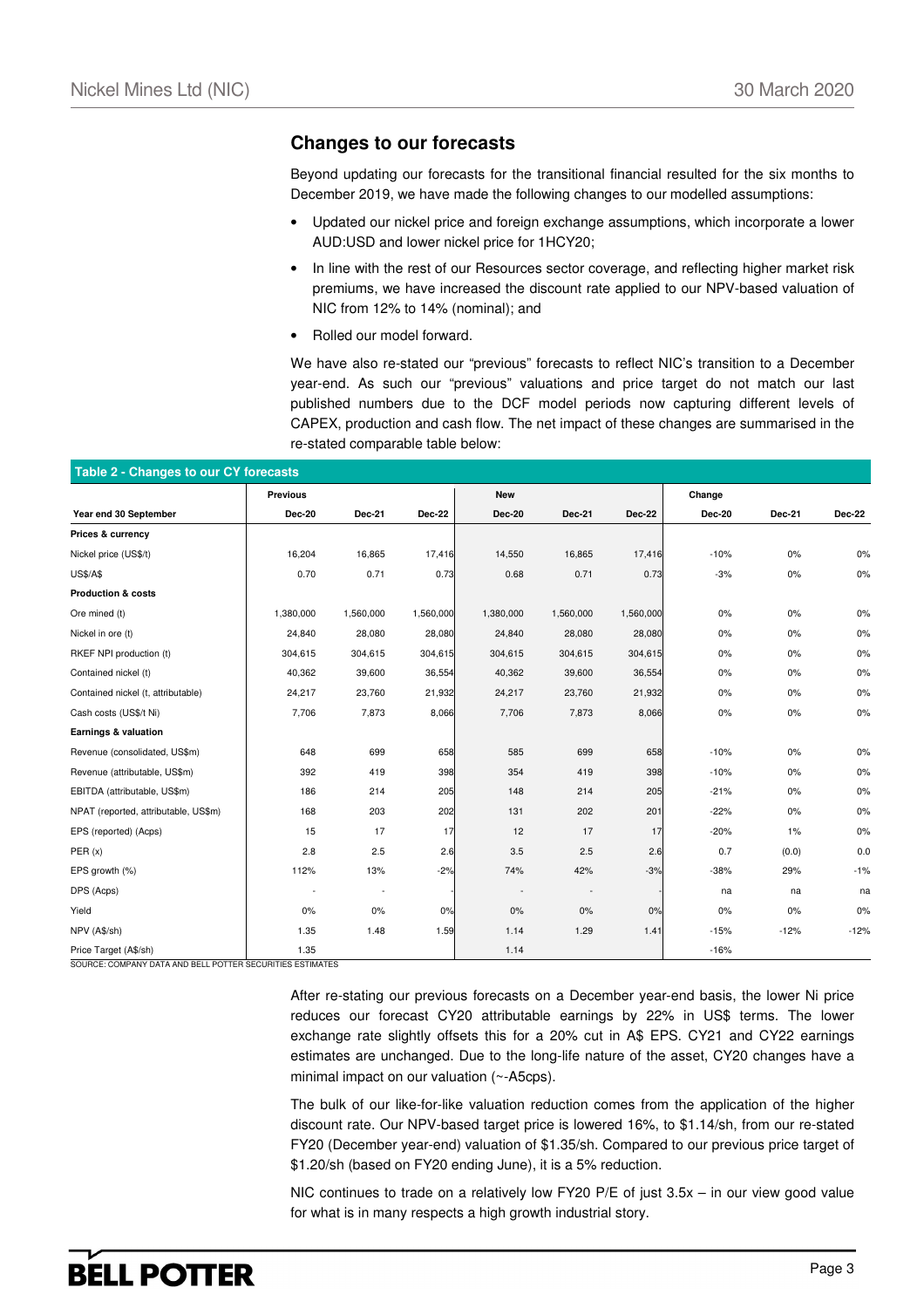## **Upcoming catalysts**

Upcoming catalysts for NIC include:

- Ongoing production updates from the Hengjaya and Ranger Nickel RKEF lines. Both projects have now achieved full production above nameplate and ongoing updates will reinforce the sustainability of these production levels;
- Updates on Ni in NPI pricing and payabilities, following the reporting of lower than expected rates in the December 2019 quarter;
- The release of NIC's March 2020 quarterly production and cost report, expected in late April 2020;
- Indications on the timing of the acquisition of a further 20% interest (to lift ownership to 80%) in the Hengjaya and Ranger projects;
- Progress on the potential mining and sale of limonite ore from the Hengjaya Mine to the proposed High Pressure Acid Leach (HPAL) project at the IMIP; and
- Updates on the ownership levels of the 80%-owned Hengjaya Mine, which is subject to Indonesia's compulsory divestment laws.



### **NIC vs the ASX Metals and Mining Index**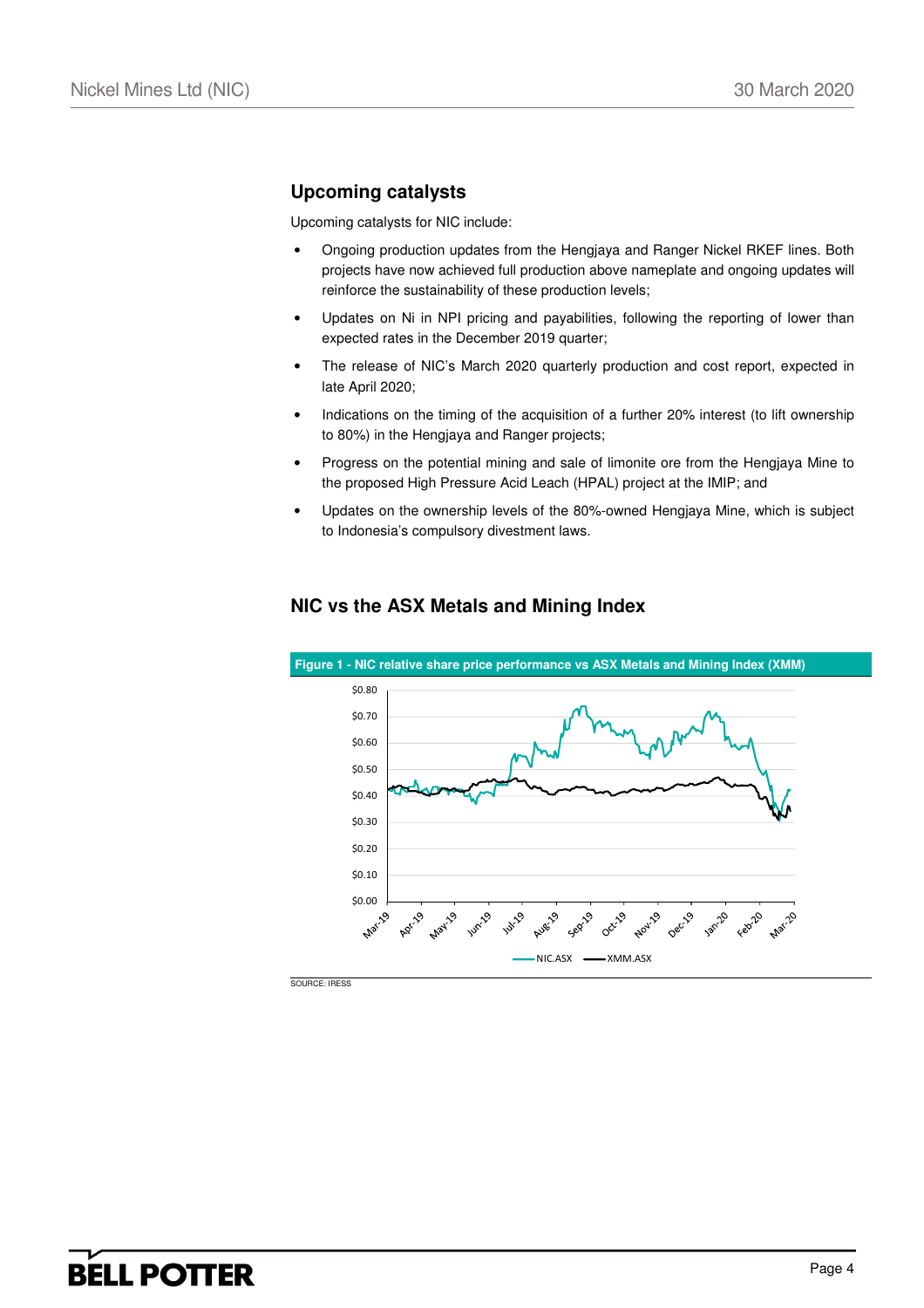## **Nickel Mines Limited (NIC)**

## **Company description: fully integrated NPI producer**

Nickel Mines Limited ('Nickel Mines' or 'NIC') is a newly listed ASX company, formed in 2007. Its operations are focused in Central Sulawesi, Indonesia, where it holds a 60% interest two Rotary Kiln Electric Furnace (RKEF) lines (the Hengjaya lines) and a 17% interest in a further two RKEF lines (the Ranger lines) with Shanghai Decent Investments (SDI) a subsidiary of Tsingshan Group, the world's largest stainless steel producer. The RKEF lines are located in an existing, fully integrated stainless steel production facility, the Indonesian Morowali Industrial Park (IMIP), in Central Sulawesi, Indonesia. First production from the Hengjaya Lines was achieved on 31 January 2019 and these exceeded their nameplate production run-rate of 16ktpa nickel in NPI (100% basis) during the September quarter 2019. The Ranger Lines commenced production during the September quarter 2019.

NIC also holds an 80% interest in Hengjaya Mine ('HM'), a high-grade, long-life nickel laterite deposit, also in Central Sulawesi in close proximity to the IMIP. The balance of the asset is owned by NIC's local Indonesian partner. The HM produces Direct Shipping Ore (DSO), the bulk of which is sold into the IMIP facility for the production of Nickel Pig Iron (NPI), a key input into stainless steel production.

#### **Investment thesis –Buy retained, TP \$1.14/sh (from \$1.20/sh)**

We have made a number of changes to our NIC valuation to reflect current market conditions. This includes incorporating a lower AUD:USD and lower nickel price for 1HCY20. Furthermore, in line with the rest of our Resources sector coverage, reflecting higher market risk premiums, we have increased the discount rate applied to our NPVbased valuation of NIC from 12% to 14% (nominal). The lower Ni price reduces our forecast CY20 attributable earnings by 22% in US\$ terms. The lower exchange rate slightly offsets this for a 20% cut in A\$ EPS. CY21 and CY22 earnings estimates are effectively unchanged. Our NPV-based target price is lowered 5%, from our previous target price of \$1.20, to \$1.14/sh. We retain our Buy recommendation.

### **Valuation: \$1.14/sh**

Our 12-month forward NIC valuation incorporates DCF models of its attributable interests in the Hengjaya laterite nickel ore mine (HM), a 60% interest in the two Hengjaya Nickel RKEF lines and a 60% interest in the two Ranger Nickel RKEF lines.

We have constructed a discounted cash flow (DCF) model for NIC's attributable interest in these RKEF lines that are in production at Tsingshan's IMIP facility and a DCF calculation for NIC's current 80% interest (declining to 49% from FY2023) in the Hengjaya laterite nickel ore mine.

We also include a notional value for exploration and development projects, an estimate of corporate overhead costs and NIC's last reported net debt position. Our valuation is calculated on a fully diluted basis. Following the latest update, our valuation stands at \$1.14/sh.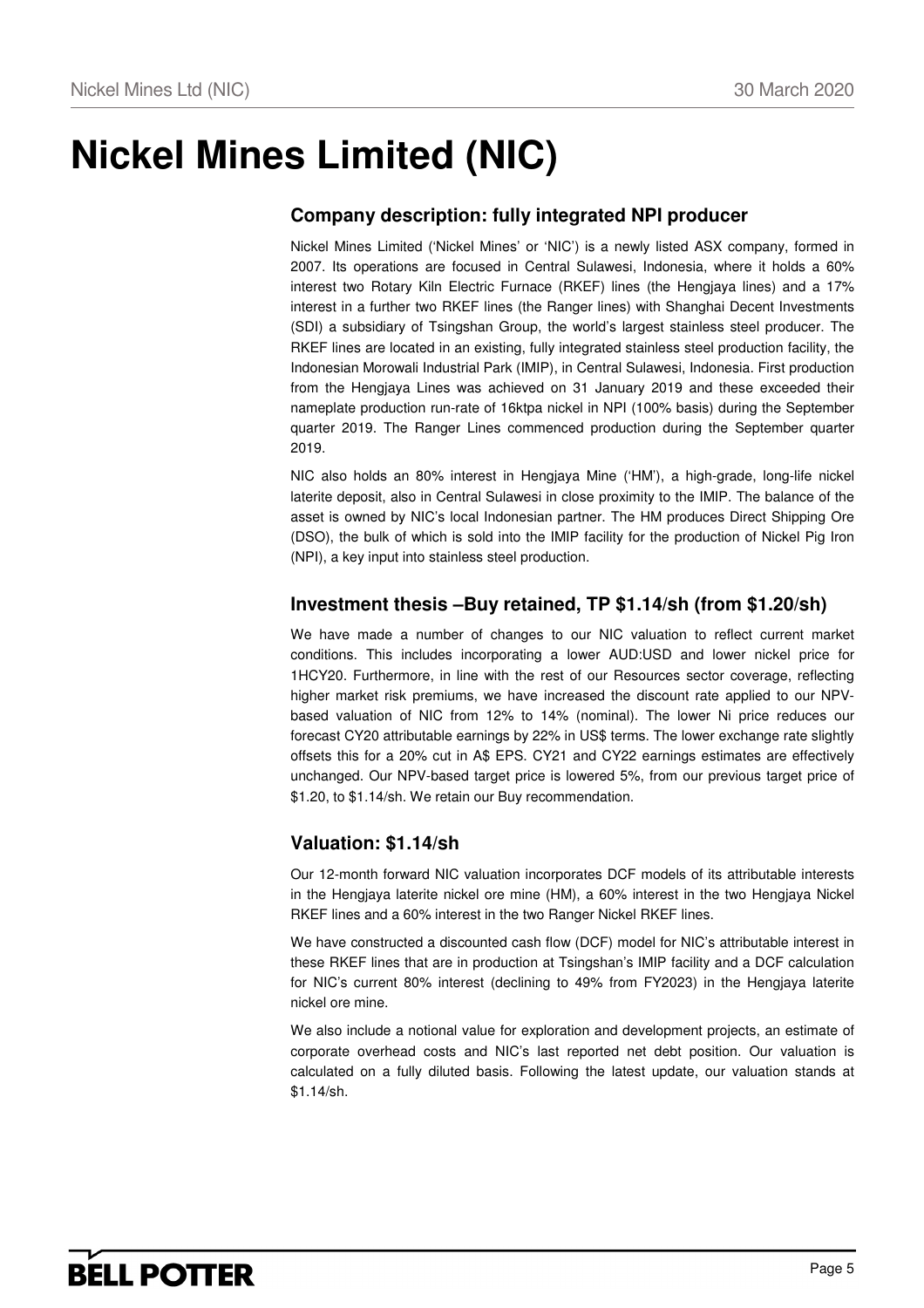#### **Risks**

Key risks to our investment case include (but are not limited to):

- **Funding and capital management risks:** Funding and capital management risks can include access to debt and equity finance, maintaining covenants on debt finance, managing dividend payments and managing debt repayments. Exploration and development companies with no sales revenues are reliant on access to equity markets and debt financing to fund the advancement and development of their projects.
- **Operating and development risks:** Mining companies' assets are subject to risks associated with their operation and development. Risks for each company can be heightened depending on method of operation (e.g. underground versus open pit mining) or whether it is a single mine company. Development of mining assets may be subject to receiving permits, approvals timelines or weather events, causing delays to commissioning and commercial production.
- **COVID-19 risks:** Mining companies' rely on freedom of movement of workforces, functioning transport routes, reliable logistics services including road, rail, aviation and ports in order to maintain operations and get their products to market. They also rely on liquid, functioning markets to sell their products. Measures being put in place to combat the COVID-19 pandemic are posing risks to these conditions.
- **Operating and capital cost fluctuations:** The cost and availability of exploration, development and mining inputs can fluctuate widely and cause significant differences between planned and actual operating and capital costs. Key operating costs are linked to energy and labour costs as well as access to, and availability of, technical skills, operating equipment and consumables.
- **Commodity price and exchange rate fluctuations:** The future earnings and valuations of exploration, development and producing Resources companies are subject to fluctuations in underlying commodity prices and foreign currency exchange rates.
- **Resource growth and mine life extensions:** The viability of future operations and the earnings forecasts and valuations reliant upon them may depend upon resource and reserve growth to extend mine lives, which is in turn dependent upon exploration success, of which there are no guarantees.
- **Regulatory changes risks:** Changes to the regulation of infrastructure and taxation (among other things) can impact the earnings and valuation of mining companies. NIC's assets are located in Sulawesi, Indonesia, which has in the past implemented regulatory changes related to mining project ownership, fiscal terms and mineral export requirements.
- **Sovereign risks:** Mining companies' assets are subject to the sovereign risks of the jurisdiction within which they are operating. NIC's assets are in Indonesia, a G20 country with one of the largest economies in SE Asia. Its sovereign debt is rated investment grade by the major ratings agencies.
- **Corporate/M&A risks:** Risks associated with M&A activity including differences between the entity's and the market's perception of value associated with completed transactions. NIC is the junior partner co-investing in production assets with a large, privately owned Chinese company. The strength and cohesiveness of this relationship over the long term has the potential to both add and reduce value to the partnership. One of the key mitigating factors in this respect has been the investment of a combined US\$50m by SDI and Wanlu Investments (US\$26m and US\$24m respectively) into NIC equity.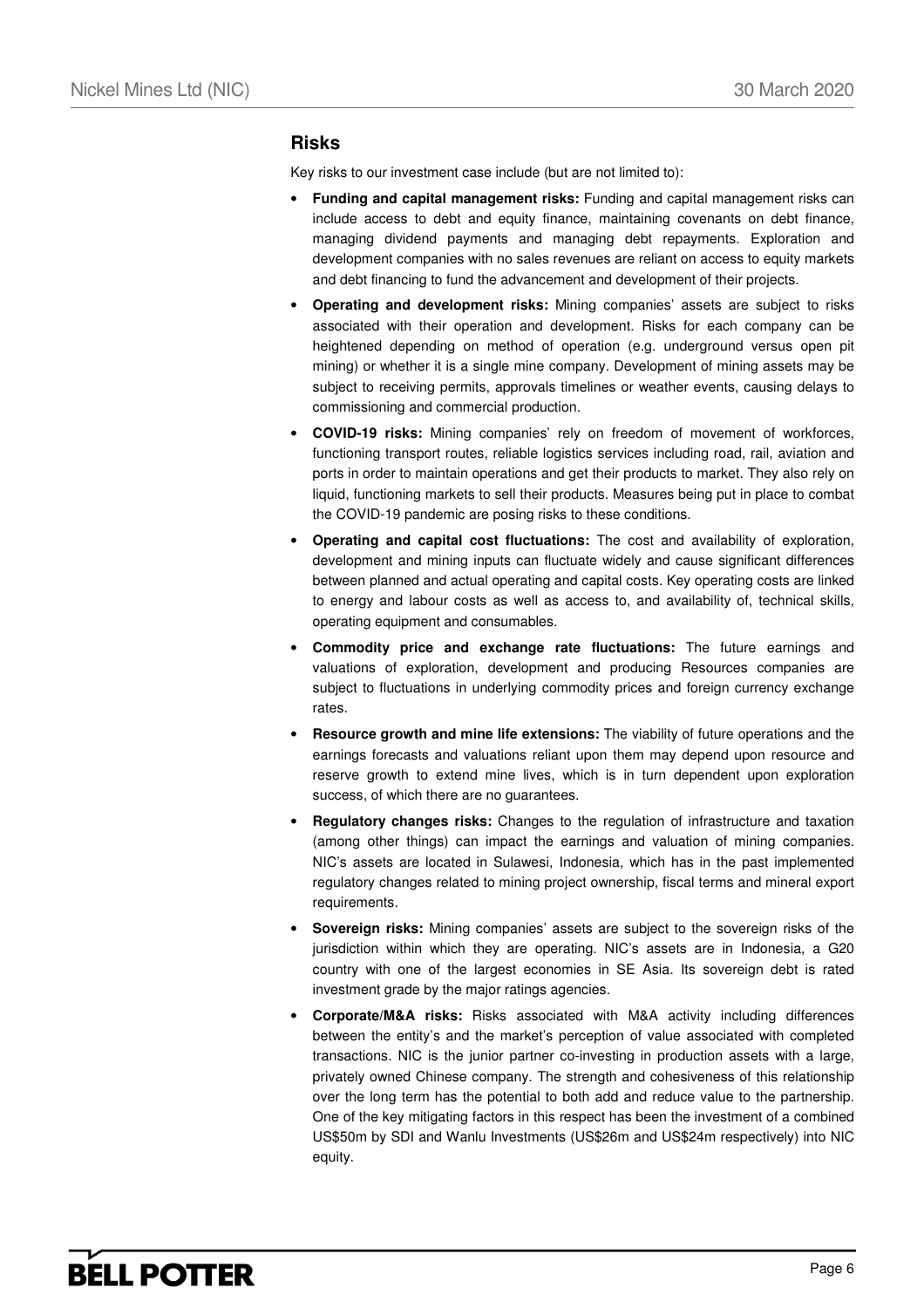## **Nickel Mines Ltd** as at 30 March 2020

## Nickel Mines Ltd (Nickel Mines Ltd (Nickel Mines Ltd (Nickel Mines Ltd (Nickel Mines Ltd Control) \$1.14 Recommendation Buy Price \$0.425

#### **Table 3 - Financial summary**

| <b>PROFIT AND LOSS</b>                                             |                |                                          |                 |                  |                   |                   | <b>FINANCIAL RATIOS</b>                                                                    |                           |              |              |                   |                |                |
|--------------------------------------------------------------------|----------------|------------------------------------------|-----------------|------------------|-------------------|-------------------|--------------------------------------------------------------------------------------------|---------------------------|--------------|--------------|-------------------|----------------|----------------|
| Year ending 31 Dec. (from 2020)                                    | Unit           | 2019a                                    | 2019a'          | 2020e            | 2021e             | 2022e             | Year ending 31 Dec. (from 2020)                                                            | Unit                      | 2019a        | 2019a'       | 2020e             | 2021e          | 2022e          |
| Revenue                                                            | US\$m          | 64.9                                     | 236.1           | 584.6            | 699.2             | 658.1             | <b>VALUATION</b>                                                                           |                           |              |              |                   |                |                |
| Expense<br><b>EBITDA</b>                                           | US\$m<br>US\$m | (44.5)<br>20.4                           | (138.9)<br>97.2 | (338.5)<br>246.1 | (341.5)<br>357.7  | (317.9)<br>340.2  | Attributable NPAT<br><b>Attributable NPAT</b>                                              | US\$m<br>A\$m             | 65.5<br>91.6 | 56.5<br>82.5 | 130.6<br>193.4    | 202.5<br>285.2 | 201.1<br>275.5 |
| Depreciation                                                       | US\$m          | (6.8)                                    | (16.4)          | (18.6)           | (18.6)            | (16.8)            | <b>Reported EPS</b>                                                                        | Ac/sh                     | 6.9          | 5.1          | 12.0              | 17.1           | 16.5           |
| EBIT                                                               | US\$m          | 13.6                                     | 80.8            | 227.5            | 339.1             | 323.4             | <b>Adjusted EPS</b>                                                                        | Ac/sh                     | 0.9          | 4.4          | 12.0              | 17.1           | 16.5           |
| Net interest expense                                               | US\$m          | 0.2                                      | (2.1)           | (4.3)            | 1.9               | 8.5               | EPS growth                                                                                 | $\%$                      | nm           | 46%          | 74%               | 42%            | $-3%$          |
| Unrealised gains (Impairments)                                     | US\$m          | 57.3                                     | 7.4             |                  |                   |                   | PER                                                                                        | $\boldsymbol{\mathsf{x}}$ | 6.1x         | 4.2x         | 3.5x              | 2.5x           | 2.6x           |
| Other                                                              | US\$m          | 0.7                                      | 5.4             |                  |                   |                   | <b>DPS</b>                                                                                 | Ac/sh                     |              |              |                   |                |                |
| PBT                                                                | US\$m          | 71.9                                     | 91.5            | 223.2            | 341.0             | 332.0             | Franking                                                                                   | $\%$                      | 0%           | 0%           | 0%                | 0%             | 0%             |
| Tax expense                                                        | US\$m          | (0.1)                                    | (0.2)           | (2.1)            | (3.5)             | (2.7)             | Yield                                                                                      | $\%$                      | 0%           | 0%           | 0%                | 0%             | 0%             |
| Consolidated profit (loss) for the year                            | US\$m          | 71.8                                     | 91.3            | 221.1            | 337.5             | 329.2             | FCF/share                                                                                  | Ac/sh                     | (14.4)       | 2.6          | 28.5              | 29.1           | 28.0           |
| Non-Controlling Interest                                           | US\$m          | 6.3                                      | 34.8            | 90.6             | 135.0             | 128.1             | FCF yield                                                                                  | $\%$                      | $-34%$       | 6%           | 67%               | 68%            | 66%            |
| Attributable NPAT (reported)                                       | US\$m          | 65.5                                     | 56.5            | 130.6            | 202.5             | 201.1             | P/FCFPS <sup>1</sup>                                                                       | X                         | $-2.9x$      | 16.4x        | 1.5x              | 1.5x           | 1.5x           |
| NPAT (underlying)                                                  | US\$m          | 8.2                                      | 49.1            | 130.6            | 202.5             | 201.1             | EV/EBITDA <sup>1</sup>                                                                     | $\boldsymbol{\mathsf{x}}$ | 22.1x        | 4.6x         | 1.8x              | 1.3x           | 1.3x           |
|                                                                    |                |                                          |                 |                  |                   |                   | EBITDA margin                                                                              | %                         | 31%          | 41%          | 42%               | 51%            | 52%            |
| <b>CASH FLOW</b><br>Year ending 31 Dec. (from 2020)                | Unit           | 2019a                                    | 2019a'          | 2020e            | 2021e             | 2022e             | EBIT margin<br>Return on assets                                                            | $\%$<br>$\%$              | 21%<br>23%   | 34%<br>26%   | 39%<br>27%        | 48%<br>29%     | 49%<br>25%     |
| <b>OPERATING CASHFLOW</b>                                          |                |                                          |                 |                  |                   |                   | Return on equity                                                                           | $\%$                      | 37%          | 49%          | 51%               | 51%            | 38%            |
| Receipts                                                           | US\$m          | 33.4                                     | 212.7           | 623.4            | 687.7             | 662.2             | <b>LIQUIDITY &amp; LEVERAGE</b>                                                            |                           |              |              |                   |                |                |
| Payments                                                           | US\$m          | (28.4)                                   | (169.9)         | (306.4)          | (340.7)           | (323.8)           | Net debt (cash)                                                                            | \$m                       | (45)         | 15           | (202)             | (414)          | (629)          |
| Tax                                                                | US\$m          | (1.2)                                    | (4.7)           | 0.1              | (2.1)             | (3.5)             | ND / E                                                                                     | $\%$                      | $-14%$       | 4%           | $-36%$            | $-54%$         | $-65%$         |
| Net interest                                                       | US\$m          | 0.2                                      | 0.1             | (4.3)            | 1.9               | 8.5               | $ND / (ND + E)$                                                                            | $\%$                      | $-17%$       | 3%           | $-57%$            | $-120%$        | $-189%$        |
| Other                                                              | US\$m          |                                          |                 |                  |                   |                   | EBITDA / Interest                                                                          | $\boldsymbol{\mathsf{x}}$ | nm           | 46.1x        | 57.2x             | nm             | nm             |
| Operating cash flow                                                | US\$m          | 4.1                                      | 38.2            | 312.8            | 346.9             | 343.4             |                                                                                            |                           |              |              |                   |                |                |
| <b>INVESTING CASHFLOW</b><br>Property, plant and equipment         | US\$m          | (19.5)                                   | (29.6)          | (2.9)            | (2.9)             | (2.9)             | <b>ATTRIBUTABLE DATA - NICKEL MINES LTD</b><br>Year ending 31 Dec. (from 2020)             | Unit                      | 2019a        | 2019a        | 2020e             | 2021e          | 2022e          |
| Mine development                                                   | US\$m          |                                          |                 |                  |                   |                   | Revenues                                                                                   | US\$m                     | 52.0         | 156.1        | 353.6             | 419.3          | 398.5          |
| Exploration & evaluation                                           | US\$m          |                                          |                 | (0.4)            | (0.4)             | (0.4)             | EBITDA                                                                                     | US\$m                     | 13.5         | 57.1         | 147.6             | 213.9          | 204.8          |
| Other                                                              | US\$m          | (121.1)                                  | 5.8             |                  |                   |                   | <b>NPAT</b>                                                                                | US\$m                     | 65.5         | 56.5         | 130.6             | 202.5          | 201.1          |
| Investing cash flow<br>Free Cash Flow                              | US\$m<br>US\$m | (140.6)<br>(136.5)                       | (23.8)<br>14.4  | (3.3)<br>309.5   | (3.3)<br>343.6    | (3.3)<br>340.1    | Net distributable cash flow<br>EV/EBITDA                                                   | US\$m                     | 44.4<br>38.8 | 1.0<br>8.8   | 199.0<br>3.4      | 172.4<br>2.4   | 173.7<br>2.6   |
|                                                                    |                |                                          |                 |                  |                   |                   | PER                                                                                        | x<br>X                    | 6.1          | 8.4          | 3.5               | 2.5            | 2.6            |
| <b>FINANCING CASHFLOW</b>                                          |                |                                          |                 |                  |                   |                   | P/FCF                                                                                      |                           | nm           | nm           | nm                | 2.9            | 3.0            |
| Share issues/(buy-backs)                                           | US\$m          | 183.6                                    |                 |                  |                   |                   |                                                                                            |                           |              |              |                   |                |                |
| Debt proceeds                                                      | US\$m          |                                          |                 |                  |                   |                   | ORE RESERVE AND MINERAL RESOURCE<br>Hengjaya Nickel Mine (HM)                              |                           |              |              | Mdmt              | % Ni           | t Ni           |
| Debt repayments<br>Distributions to non-controlling interests      | US\$m<br>US\$m | (2.0)<br>15.0                            | (29.9)<br>17.0  | (88.4)           | (21.3)<br>(130.7) | (21.3)<br>(125.7) | <b>Mineral Resources</b>                                                                   |                           |              |              |                   |                |                |
| Dividends                                                          | US\$m          |                                          |                 |                  |                   |                   | Measured                                                                                   |                           |              |              | 0.700             | 1.80%          | 12,600         |
| Other                                                              | US\$m          | (10.8)                                   | (0.4)           |                  |                   |                   | Indicated                                                                                  |                           |              |              | 15.000            | 1.90%          | 285,000        |
| Financing cash flow                                                | US\$m          | 185.8                                    | (13.3)          | (88.4)           | (152.0)           | (147.0)           | Inferred                                                                                   |                           |              |              | 22.000            | 1.80%          | 396,000        |
| Change in cash                                                     | US\$m          | 49.3                                     | 1.1             | 221.1            | 191.6             | 193.1             | Total                                                                                      |                           |              |              | 38.000            | 1.80%          | 678,000        |
|                                                                    |                |                                          |                 |                  |                   |                   |                                                                                            |                           |              |              |                   |                |                |
| <b>BALANCE SHEET</b><br>Year ending 31 Dec. (from 2020)            | Unit           | 2019a                                    | 2019a*          | 2020e            | 2021e             | 2022e             | <b>ASSUMPTIONS - Prices</b><br>Year ending 31 Dec. (from 2020) avg                         | Unit                      | 2019a        | 2019a'       | 2020e             | 2021e          | 2022e          |
| <b>ASSETS</b>                                                      |                |                                          |                 |                  |                   |                   |                                                                                            |                           |              |              |                   |                |                |
| Cash & short term investments                                      | US\$m          | 49.0                                     | 49.8            | 270.9            | 462.5             | 655.5             | Nickel                                                                                     | US\$/lb                   | \$5.60       | \$7.02       | \$6.60            | \$7.65         | \$7.90         |
| Accounts receivable                                                | US\$m          | 43.7                                     | 97.2            | 58.5             | 69.9              | 65.8              | Nickel                                                                                     | US\$/t                    | \$12,343     | \$15,483     | \$14,550          | \$16,865       | \$17,416       |
| Property, plant & equipment                                        | US\$m          | 340.1                                    | 628.5           | 613.1            | 597.8             | 584.3             | Currency                                                                                   |                           |              |              |                   |                |                |
| Mine development expenditure                                       | US\$m          |                                          |                 |                  |                   |                   | AUD:USD                                                                                    |                           | 0.72         | 0.68         | 0.68              | 0.71           | 0.73           |
| Exploration & evaluation                                           | US\$m          |                                          |                 | 0.0              | 0.1               | 0.1               |                                                                                            |                           |              |              |                   |                |                |
| Other                                                              | US\$m          | 99.2                                     | 122.0           | 122.0            | 122.0             | 122.0             | <b>ASSUMPTIONS - Production &amp; costs</b>                                                |                           |              |              |                   |                |                |
| <b>Total assets</b>                                                | US\$m          | 531.9                                    | 897.5           | 1,064.5          | 1,252.2           | 1,427.7           | Year ending 31 Dec. (from 2020)                                                            | Unit                      | 2019a        | 2019a'       | 2020e             | 2021e          | 2022e          |
| <b>LIABILITIES</b>                                                 |                |                                          |                 |                  |                   |                   | Hengjaya Mine                                                                              |                           |              |              |                   |                |                |
| Accounts payable                                                   | US\$m          | 42.2                                     | 52.5            | 84.6             | 85.4              | 79.5              | Ore mined                                                                                  | wmt                       | 484,268      |              | 428,382 1,380,000 | 1,560,000      | 1,560,000      |
| Income tax payable                                                 | US\$m          | 0.3                                      | 0.7             | 2.1              | 3.5               | 2.7               | Ore grade                                                                                  | % Ni                      | 2.0%         | 1.9%         | 1.8%              | 1.8%           | 1.8%           |
| Borrowings                                                         | US\$m          | 4.2                                      | 65.0            | 69.3             | 48.0              | 26.7              | Nickel in ore                                                                              | t Ni                      | 5,977        | 8,178        | 24,840            | 28,080         | 28,080         |
| Other                                                              | US\$m          | 30.4                                     | 57.2            | 53.6             | 53.6              | 53.6              | Nickel in ore (attributable)                                                               | t Ni                      | 4,782        | 6,542        | 16,909            | 16,708         | 14,742         |
| <b>Total liabilities</b>                                           | US\$m          | 77.2                                     | 175.4           | 209.6            | 190.5             | 162.5             | <b>RKEF (IMIP)</b>                                                                         |                           |              |              |                   |                |                |
| <b>SHAREHOLDER'S EQUITY</b>                                        |                |                                          |                 |                  |                   |                   | NPI production                                                                             | t                         | 42,106       | 152,408      | 304,615           | 304,615        | 304,615        |
| Share capital                                                      | US\$m          | 275.9                                    | 315.5           | 315.5            | 315.5             | 315.5             | Contained nickel                                                                           | t Ni                      | 5,788        | 20,988       | 40,362            | 39,600         | 36,554         |
| Reserves                                                           | US\$m<br>US\$m | (0.6)<br>36.3                            | 19.2<br>92.8    | 19.2<br>223.3    | 19.2<br>425.8     | 19.2<br>626.9     | Contained nickel (attributable)                                                            | t Ni                      | 3,339        | 11,742       | 24,217            | 23,760         | 21,932         |
| Retained earnings<br><b>Total equity to NIC holders</b>            | US\$m          | 311.6                                    | 427.5           | 558.0            | 760.5             | 961.6             | Costs<br>Cash costs                                                                        | US\$/t Ni                 | \$7,710      | \$7,689      | \$7,706           | \$7,873        | \$8,066        |
| Non-controlling interest                                           | US\$m          | 143.2                                    | 294.7           | 296.8            | 301.1             | 303.6             | All-in-Costs (AIC)                                                                         | US\$/t Ni                 | \$8,125      | \$7,804      | \$7,826           | \$7,998        | \$8,205        |
| <b>Total equity</b>                                                | US\$m          | 454.8                                    | 722.1           | 854.9            | 1,061.7           | 1,265.2           |                                                                                            |                           |              |              |                   |                |                |
| Weighted average shares                                            | m              | 1,324.4                                  | 1,631.2         | 1,607.4          | 1,665.5           | 1,665.5           | <b>VALUATION</b>                                                                           |                           |              |              |                   |                |                |
|                                                                    |                |                                          |                 |                  |                   |                   | Ordinary shares (m)                                                                        |                           |              |              |                   |                | 1,665.5        |
| <b>CAPITAL STRUCTURE</b>                                           |                |                                          |                 |                  |                   |                   | Options in the money (m)                                                                   |                           |              |              |                   |                |                |
|                                                                    |                |                                          |                 |                  |                   |                   | Total shares diluted (m)                                                                   |                           |              |              |                   |                | 1,665.5        |
| Shares on issue                                                    | m              |                                          |                 |                  |                   | 1,385.1           | Valuation                                                                                  | Now                       |              | +12 months   |                   | $+24$ mths     |                |
| Total shares on issue                                              | m              | (add 280.3m escrow and placement shares) |                 |                  |                   | 1,665.5           | Sum-of-the-parts                                                                           | A\$m                      | A\$/sh       | A\$m         | A\$/sh            | A\$m           | A\$/sh         |
| Share price                                                        | A\$/sh         |                                          |                 |                  |                   | 0.425             | RKEF (NPV12)                                                                               | 1,408.9                   | 0.85         | 1,631.9      | 0.98              | 1,673.9        | 1.01           |
| Market capitalisation                                              | A\$m           |                                          |                 |                  |                   | 707.8             | Hengjaya Mine (NPV12)                                                                      | 51.2                      | 0.03         | 59.0         | 0.04              | 61.6           | 0.04           |
| Net cash                                                           | A\$m           |                                          |                 |                  |                   | $-24.7$           | Other exploration                                                                          | 25.0                      | 0.02         | 25.0         | 0.02              | 25.0           | 0.02           |
| Enterprise value (undiluted)                                       | A\$m           |                                          |                 |                  |                   | 732.5             | Corporate overheads                                                                        | (17.6)                    | (0.01)       | (18.6)       | (0.01)            | (18.8)         | (0.01)         |
| Options outstanding (m)                                            | m              |                                          |                 |                  |                   | 0.0               | Subtotal (EV)                                                                              | 1,467.5                   | 0.88         | 1,697.3      | 1.02              | 1,741.7        | 1.05           |
| Options (in the money)                                             | m              |                                          |                 |                  |                   | 0.0               | Net cash (debt)                                                                            | (24.7)                    | (0.01)       | 201.6        | 0.12              | 414.5          | 0.25           |
| Issued shares (diluted for options)                                | m              |                                          |                 |                  |                   | 1,665.5           | Total (undiluted)                                                                          | 1,442.9                   | 0.87         | 1,898.9      | 1.14              | 2,156.2        | 1.29           |
| Market capitalisation (diluted)                                    | A\$m           |                                          |                 |                  |                   | 707.8             | Dilutive effect of options                                                                 |                           |              |              |                   |                |                |
| Net cash + options                                                 | A\$m           |                                          |                 |                  |                   | $-24.7$           | Add cash from options                                                                      |                           |              |              |                   |                |                |
| Enterprise value (diluted)                                         | <b>A\$m</b>    |                                          |                 |                  |                   | 732.5             | <b>Total (diluted)</b>                                                                     | 1,442.9                   | 0.87         | 1,898.9      | 1.14              | 2,156.2        | 1.29           |
|                                                                    |                |                                          |                 |                  |                   |                   |                                                                                            |                           |              |              |                   |                |                |
| <b>MAJOR SHAREHOLDERS</b>                                          |                |                                          |                 |                  |                   |                   |                                                                                            |                           |              |              |                   |                |                |
|                                                                    |                |                                          |                 |                  |                   |                   |                                                                                            |                           |              |              |                   |                |                |
| Shareholder                                                        |                |                                          |                 |                  | %                 | m                 |                                                                                            |                           |              |              |                   |                |                |
| Shanghai Decent (SDI)                                              |                |                                          |                 |                  | 18.1%             | 301.7             |                                                                                            |                           |              |              |                   |                |                |
| Shanghai Wanlu                                                     |                |                                          |                 |                  | 7.3%              | 121.3             |                                                                                            |                           |              |              |                   |                |                |
| <b>BlackRock Investment Management</b><br>Directors and Management |                |                                          |                 |                  | 8.3%<br>8.3%      | 138.6<br>137.9    | *Transitional 6 month period to Dec-19. Change of Financial Year end from June to December |                           |              |              |                   |                |                |

| <b>FINANCIAL RATIOS</b>                                                                                                                                                                                                                                 |                          |                    |                    |                    |                                       |                    |
|---------------------------------------------------------------------------------------------------------------------------------------------------------------------------------------------------------------------------------------------------------|--------------------------|--------------------|--------------------|--------------------|---------------------------------------|--------------------|
| Year ending 31 Dec. (from 2020)                                                                                                                                                                                                                         | Unit                     | 2019a              | 2019a*             | 2020e              | 2021e                                 | 2022e              |
| <b>VALUATION</b>                                                                                                                                                                                                                                        |                          |                    |                    |                    |                                       |                    |
| Attributable NPAT<br>Attributable NPAT                                                                                                                                                                                                                  | US\$m<br>A\$m            | 65.5<br>91.6       | 56.5<br>82.5       | 130.6<br>193.4     | 202.5<br>285.2                        | 201.1<br>275.5     |
| Reported EPS                                                                                                                                                                                                                                            | Ac/sh                    | 6.9                | 5.1                | 12.0               | 17.1                                  | 16.5               |
| Adjusted EPS                                                                                                                                                                                                                                            | Ac/sh                    | 0.9                | 4.4                | 12.0               | 17.1                                  | 16.5               |
| <b>EPS</b> growth                                                                                                                                                                                                                                       | %                        | nm                 | 46%                | 74%                | 42%                                   | $-3%$              |
| PER                                                                                                                                                                                                                                                     | $\mathsf{x}$             | 6.1x               | 4.2x               | 3.5x               | 2.5x                                  | 2.6x               |
| DPS<br>Franking                                                                                                                                                                                                                                         | Ac/sh<br>$\frac{9}{6}$   | 0%                 | 0%                 | 0%                 | 0%                                    | 0%                 |
| Yield                                                                                                                                                                                                                                                   | %                        | 0%                 | 0%                 | 0%                 | 0%                                    | 0%                 |
| FCF/share '                                                                                                                                                                                                                                             | Ac/sh                    | (14.4)             | 2.6                | 28.5               | 29.1                                  | 28.0               |
| FCF yield <sup>1</sup>                                                                                                                                                                                                                                  | $\%$                     | $-34%$             | 6%                 | 67%                | 68%                                   | 66%                |
| P/FCFPS <sup>1</sup>                                                                                                                                                                                                                                    | x                        | $-2.9x$            | 16.4x              | 1.5x               | 1.5x                                  | 1.5x               |
| EV/EBITDA <sup>1</sup>                                                                                                                                                                                                                                  | $\mathsf{x}$             | 22.1x              | 4.6x<br>41%        | 1.8x<br>42%        | 1.3x                                  | 1.3x               |
| EBITDA margin<br>EBIT margin                                                                                                                                                                                                                            | $\%$<br>$\%$             | 31%<br>21%         | 34%                | 39%                | 51%<br>48%                            | 52%<br>49%         |
| Return on assets '                                                                                                                                                                                                                                      | %                        | 23%                | 26%                | 27%                | 29%                                   | 25%                |
| Return on equity                                                                                                                                                                                                                                        | %                        | 37%                | 49%                | 51%                | 51%                                   | 38%                |
| <b>LIQUIDITY &amp; LEVERAGE</b>                                                                                                                                                                                                                         |                          |                    |                    |                    |                                       |                    |
| Net debt (cash)<br>ND / E                                                                                                                                                                                                                               | \$m<br>%                 | (45)<br>$-14%$     | 15<br>4%           | (202)<br>$-36%$    | (414)<br>$-54%$                       | (629)<br>$-65%$    |
| ND / (ND + E)                                                                                                                                                                                                                                           | %                        | $-17%$             | 3%                 | $-57%$             | $-120%$                               | -189%              |
| EBITDA / Interest                                                                                                                                                                                                                                       | x                        | nm                 | 46.1x              | 57.2x              | nm                                    | nm                 |
| <b>ATTRIBUTABLE DATA - NICKEL MINES LTD</b>                                                                                                                                                                                                             |                          |                    |                    |                    |                                       |                    |
| Year ending 31 Dec. (from 2020)                                                                                                                                                                                                                         | Unit<br>Į.,              | 2019a              | 2019a*             | 2020e              | 2021e                                 | 2022e              |
| Revenues                                                                                                                                                                                                                                                | US\$m                    | 52.0               | 156.1              | 353.6              | 419.3                                 | 398.5              |
| EBITDA<br>NPAT                                                                                                                                                                                                                                          | US\$m<br>US\$m           | 13.5<br>65.5       | 57.1<br>56.5       | 147.6<br>130.6     | 213.9<br>202.5                        | 204.8<br>201.1     |
| Net distributable cash flow                                                                                                                                                                                                                             | US\$m                    | 44.4               | 1.0                | 199.0              | 172.4                                 | 173.7              |
| EV/EBITDA                                                                                                                                                                                                                                               | X                        | 38.8               | 8.8                | 3.4                | 2.4                                   | 2.6                |
| PER<br>P/FCF                                                                                                                                                                                                                                            | X<br>x                   | 6.1<br>nm          | 8.4<br>nm          | 3.5<br>nm          | 2.5<br>2.9                            | 2.6<br>3.0         |
|                                                                                                                                                                                                                                                         |                          |                    |                    |                    |                                       |                    |
| ORE RESERVE AND MINERAL RESOURCE<br>Hengjaya Nickel Mine (HM)                                                                                                                                                                                           |                          |                    |                    | Mdmt               | % Ni                                  | t Ni               |
| <b>Mineral Resources</b>                                                                                                                                                                                                                                |                          |                    |                    |                    |                                       |                    |
| Measured                                                                                                                                                                                                                                                |                          |                    |                    | 0.700              | 1.80%                                 | 12,600             |
| Indicated                                                                                                                                                                                                                                               |                          |                    |                    | 15.000             | 1.90%                                 | 285,000            |
|                                                                                                                                                                                                                                                         |                          |                    |                    |                    |                                       |                    |
|                                                                                                                                                                                                                                                         |                          |                    |                    | 22.000<br>38.000   | 1.80%<br>1.80%                        | 396,000<br>678,000 |
|                                                                                                                                                                                                                                                         |                          |                    |                    |                    |                                       |                    |
| Inferred<br>Total<br><b>ASSUMPTIONS - Prices</b>                                                                                                                                                                                                        |                          |                    |                    |                    |                                       |                    |
| Year ending 31 Dec. (from 2020) avg                                                                                                                                                                                                                     | Unit                     | 2019a              | $2019a^{\star}$    | 2020e              | 2021e                                 | 2022e              |
|                                                                                                                                                                                                                                                         |                          |                    |                    |                    |                                       |                    |
| Nickel<br>Nickel                                                                                                                                                                                                                                        | US\$/lb<br><b>US\$/t</b> | \$5.60<br>\$12,343 | \$7.02<br>\$15,483 | \$6.60<br>\$14,550 | \$7.65<br>\$16,865                    | \$7.90<br>\$17,416 |
| Currency                                                                                                                                                                                                                                                |                          |                    |                    |                    |                                       |                    |
| AUD:USD                                                                                                                                                                                                                                                 |                          | 0.72               | 0.68               | 0.68               | 0.71                                  | 0.73               |
|                                                                                                                                                                                                                                                         |                          |                    |                    |                    |                                       |                    |
| <b>ASSUMPTIONS - Production &amp; costs</b><br>Year ending 31 Dec. (from 2020)                                                                                                                                                                          | Unit                     | 2019a              | $2019a^*$          | 2020e              | 2021e                                 | 2022e              |
| Hengjaya Mine                                                                                                                                                                                                                                           |                          |                    |                    |                    |                                       |                    |
|                                                                                                                                                                                                                                                         | wmt                      | 484,268            |                    |                    | 428,382 1,380,000 1,560,000 1,560,000 |                    |
|                                                                                                                                                                                                                                                         | % Ni                     | 2.0%               | 1.9%               | 1.8%               | 1.8%                                  | 1.8%               |
|                                                                                                                                                                                                                                                         | t Ni                     | 5,977              | 8,178              | 24,840             | 28,080                                | 28,080             |
|                                                                                                                                                                                                                                                         | t Ni                     | 4,782              | 6,542              | 16,909             | 16,708                                | 14,742             |
|                                                                                                                                                                                                                                                         | t                        | 42,106             | 152,408            | 304,615            | 304,615                               | 304,615            |
|                                                                                                                                                                                                                                                         | t Ni                     | 5,788              | 20,988             | 40,362             | 39,600                                | 36,554             |
|                                                                                                                                                                                                                                                         | t Ni                     | 3,339              | 11,742             | 24,217             | 23,760                                | 21,932             |
|                                                                                                                                                                                                                                                         |                          |                    |                    |                    |                                       |                    |
|                                                                                                                                                                                                                                                         | US\$/t Ni                | \$7,710            | \$7,689            | \$7,706            | \$7,873                               | \$8,066            |
|                                                                                                                                                                                                                                                         | US\$/t Ni                | \$8,125            | \$7,804            | \$7,826            | \$7,998                               | \$8,205            |
|                                                                                                                                                                                                                                                         |                          |                    |                    |                    |                                       |                    |
| Ore mined<br>Ore grade<br>Nickel in ore<br>Nickel in ore (attributable)<br>RKEF (IMIP)<br>NPI production<br>Contained nickel<br>Contained nickel (attributable)<br>Costs<br>Cash costs<br>All-in-Costs (AIC)<br><b>VALUATION</b><br>Ordinary shares (m) |                          |                    |                    |                    |                                       | 1,665.5            |
|                                                                                                                                                                                                                                                         |                          |                    |                    |                    |                                       |                    |
| Options in the money (m)<br>Total shares diluted (m)<br>Valuation                                                                                                                                                                                       | Now                      |                    | +12 months         |                    | $+24$ mths                            | 1,665.5            |
| Sum-of-the-parts                                                                                                                                                                                                                                        |                          | A\$/sh             |                    |                    | A\$/sh A\$m                           | A\$/sh             |
| <b>A\$m</b><br>RKEF (NPV12)                                                                                                                                                                                                                             | 1,408.9                  | 0.85               | A\$m<br>1,631.9    | 0.98               | 1,673.9                               | 1.01               |
| Hengjaya Mine (NPV12)                                                                                                                                                                                                                                   | 51.2                     | 0.03               | 59.0               | 0.04               | 61.6                                  | 0.04               |
| Other exploration                                                                                                                                                                                                                                       | 25.0                     | 0.02               | 25.0               | 0.02               | 25.0                                  | 0.02               |
| Corporate overheads                                                                                                                                                                                                                                     | (17.6)                   | (0.01)             | (18.6)             | (0.01)             | (18.8)                                | (0.01)             |
| Subtotal (EV)<br>Net cash (debt)                                                                                                                                                                                                                        | 1,467.5                  | 0.88<br>(0.01)     | 1,697.3<br>201.6   | 1.02<br>0.12       | 1,741.7<br>414.5                      | 1.05<br>0.25       |
| Total (undiluted)                                                                                                                                                                                                                                       | (24.7)<br>1,442.9        | 0.87               | 1,898.9            | 1.14               | 2,156.2                               | 1.29               |
| Dilutive effect of options<br>Add cash from options                                                                                                                                                                                                     |                          |                    |                    |                    |                                       |                    |

SOURCE: BELL POTTER SECURITIES ESTIMATES